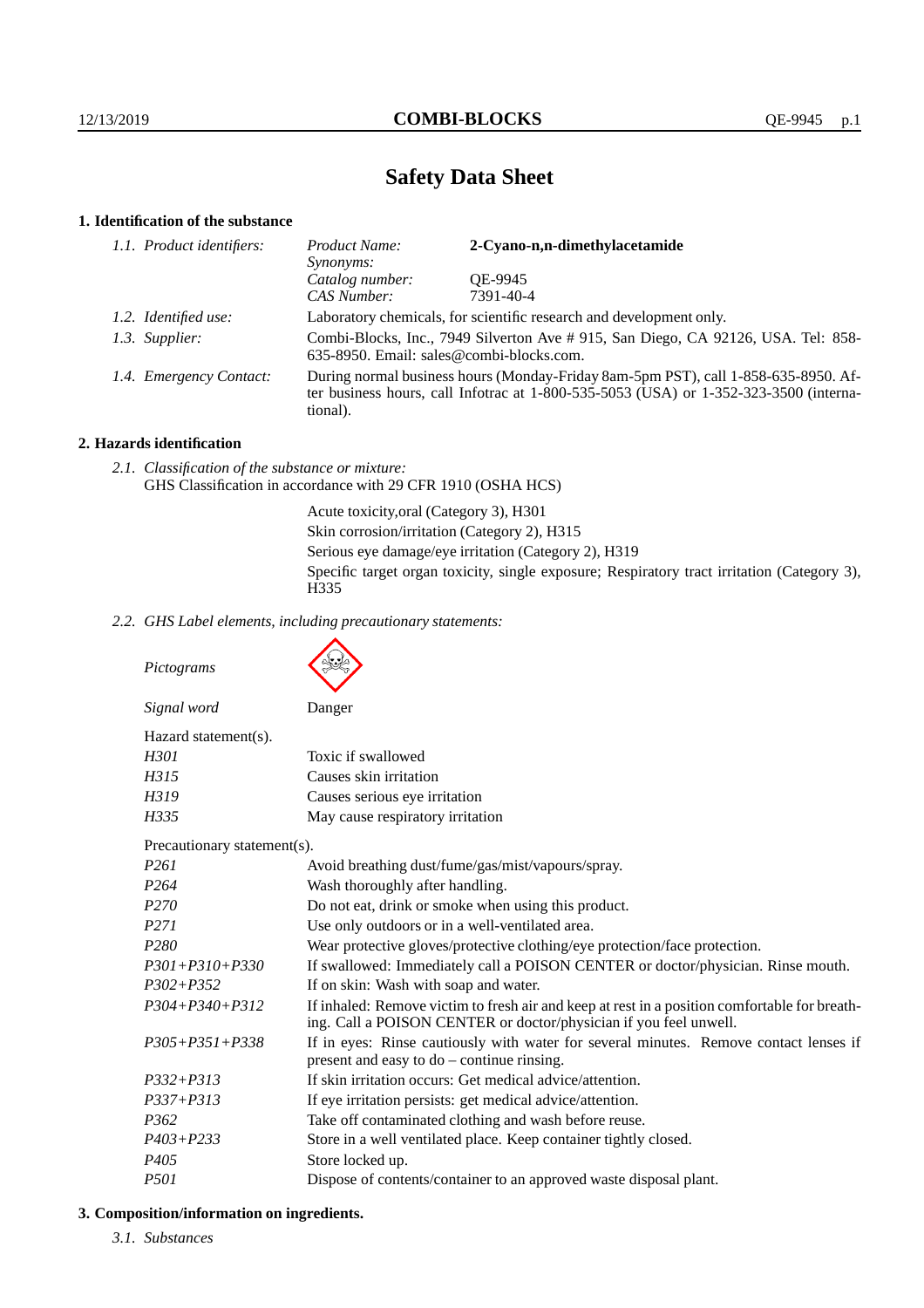| <b>COMPONENT</b>                   | CLASSIFICATION            | <b>CONCENTRATION</b> |
|------------------------------------|---------------------------|----------------------|
| 2-Cyano-n,n-dimethylacetamide      | H315, H319, H335<br>T301. | 100                  |
| ___<br>$\sim$ $\sim$ $\sim$ $\sim$ |                           |                      |

See Section 2 for full text of hazard statements.

#### **4. First aid measures**

*4.1. Description of first aid measures.*

| General advice:          | Consult a physician. Show this safety data sheet to the doctor in attendance. Move out of<br>dangerous area.                                         |
|--------------------------|------------------------------------------------------------------------------------------------------------------------------------------------------|
| If inhaled:              | Remove victim to fresh air and keep at rest in a position comfortable for breathing. Call a<br>POISON CENTER or doctor/physician if you feel unwell. |
| In case of skin contact: | Wash with soap and water.                                                                                                                            |
| In case of eye contact:  | Rinse cautiously with water for several minutes. Remove contact lenses if present and<br>easy to $do$ – continue rinsing.                            |
| If swallowed:            | Immediately call a POISON CENTER or doctor/physician. Rinse mouth.                                                                                   |
|                          | Most important gymntoms and effects hoth goute and delayed.                                                                                          |

- *4.2. Most important symptoms and effects, both acute and delayed:* See Section 2.2 and/or in Section 11.
- *4.3. Indication of any immediate medical attention and special treatment needed:* No data.

# **5. Fire fighting measures**

- *5.1. Extinguishing media:* Use dry sand, dry chemical or alcohol-resistant foam for extinction.
- *5.2. Special hazards arising from the substance or mixture:* Carbon monoxide, nitrogen oxides.
- *5.3. Advice for firefighters:* Wear self-contained breathing apparatus for firefighting if necessary.
- *5.4. Further information:* No data available.

# **6. Accidental release measures**

- *6.1. Personal precautions, protective equipment and emergency procedures:* Ensure adequate ventilation. Use personal protective equipment.
- *6.2. Environmental precautions:* Should not be released into the environment. See Section 12 for additional ecological information.
- *6.3. Methods and materials for containment and cleaning up:* Sweep up or vacuum up spillage and collect in suitable container for disposal.
- *6.4. Reference to other sections:* Refer to protective measures listed in Sections 8 and 13.

#### **7. Handling and storage**

- *7.1. Precautions for safe handling:* Avoid contact with skin and eyes. Avoid inhalation of vapour or mist. Keep away from sources of ignition - No smoking. Take measures to prevent the build up of electrostatic charge. For precautions see section 2.2.
- *7.2. Conditions for safe storage, including any incompatibilities:* Keep container tightly closed in a dry and well-ventilated place. Containers which are opened must be carefully resealed and kept upright to prevent leakage.
- *7.3. Specific end use(s):* Laboratory chemicals, for scientific research and development only.

#### **8. Exposure Controls / Personal protection**

*8.1. Control parameters:*

*Components with workplace control parameters:* Contains no substances with occupational exposure limit values.

*8.2. Exposure controls:*

*Appropriate engineering controls:* Ensure that eyewash stations and safety showers are close to the workstation location. Ensure adequate ventilation, especially in confined areas. Use only under a chemical fume hood.

*Personal protective equipment:*

Eye/face protection: Wear appropriate protective eyeglasses or chemical safety goggles as described by OSHA's eye and face protection regulations in 29 CFR 1910.133 or European Standard EN166.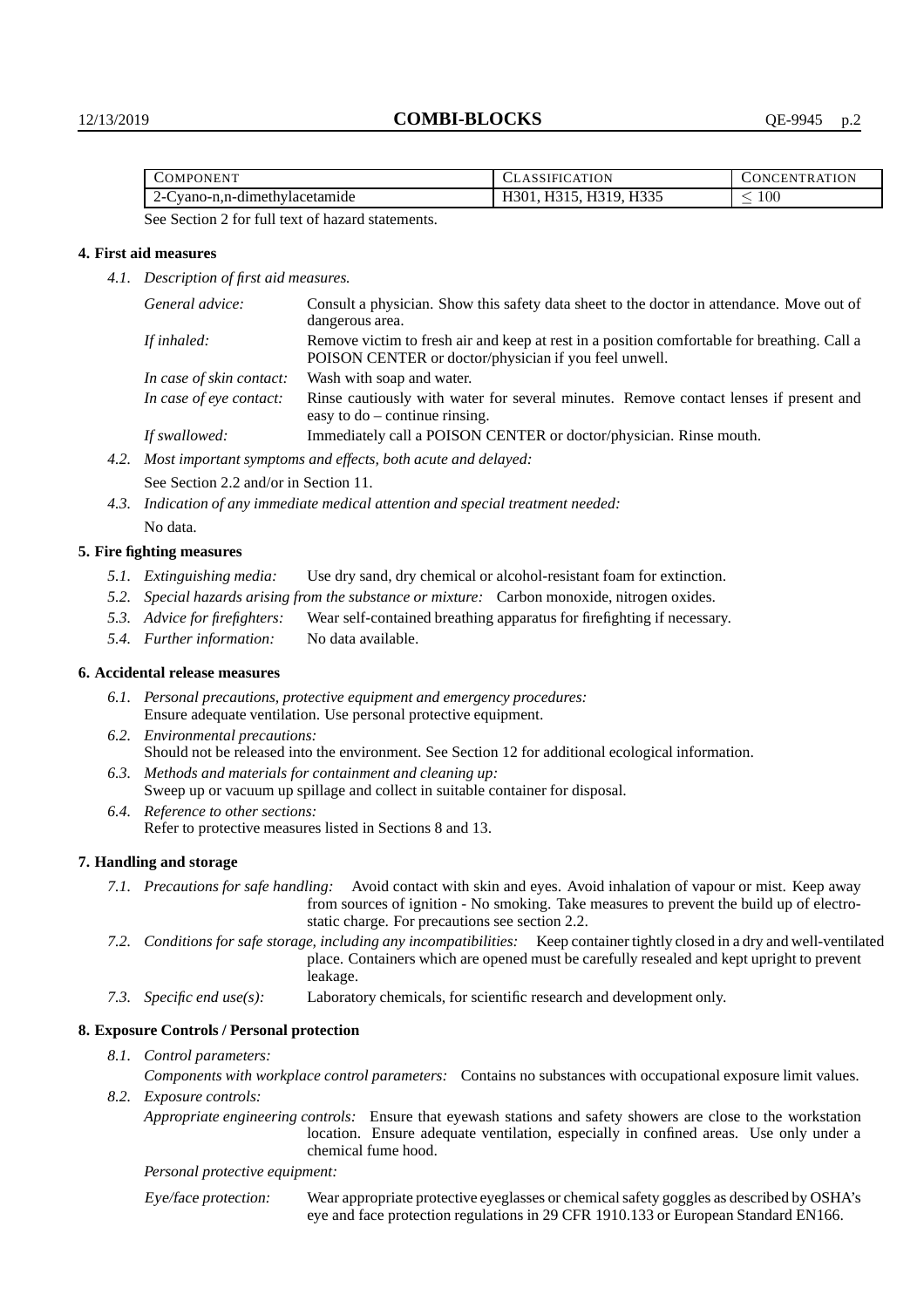| Skin protection:        | Handle with gloves. Gloves must be inspected prior to use. Use proper glove removal                                                                  |
|-------------------------|------------------------------------------------------------------------------------------------------------------------------------------------------|
|                         | technique (without touching glove's outer surface) to avoid skin contact with this product.                                                          |
|                         | Dispose of contaminated gloves after use in accordance with applicable laws and good                                                                 |
|                         | laboratory practices. Wash and dry hands                                                                                                             |
| <b>Body Protection:</b> | Complete suit protecting against chemicals, Flame retardant antistatic protective clothing.                                                          |
|                         | The type of protective equipment must be selected according to the concentration and<br>amount of the dangerous substance at the specific workplace. |
| Respiratory protection: | No protective equipment is needed under normal use conditions.                                                                                       |
|                         | Control of environmental exposure: Prevent further leakage or spillage if safe to do so. Do not let product enter<br>drains.                         |

## **9. Physical and chemical properties**

*9.1. Information on basic physical and chemical properties*

| (a)                        | Appearance:                                   | Solid        |
|----------------------------|-----------------------------------------------|--------------|
| (b)                        | Odour:                                        | No data      |
| (c)                        | Odour Threshold:                              | No data      |
| (d)                        | pH:                                           | No data      |
| (e)                        | Melting point/freezing point:                 | $50 - 70$ °C |
| (f)                        | Initial boiling point and boiling range:      | No data      |
| (g)                        | Flash point:                                  | No data      |
| (h)                        | Evaporatoin rate:                             | No data      |
| (i)                        | Flammability (solid, gas):                    | No data      |
| (j)                        | Upper/lower flammability or explosive limits: | No data      |
| $\rm(k)$                   | Vapour pressure:                              | No data      |
| $\left( \mathrm{l}\right)$ | Vapour density:                               | No data      |
| (m)                        | Relative density:                             | No data      |
| (n)                        | Water solubility:                             | No data      |
| $\circ$                    | Partition coefficient: n-octanol/water:       | No data      |
| (p)                        | Auto-ignition:                                | No data      |
| (q)                        | Decomposition temperature:                    | No data      |
| (r)                        | Viscosity:                                    | No data      |
| (s)                        | Explosive properties:                         | No data      |
| (t)                        | Oxidizing properties:                         | No data      |
|                            |                                               |              |

*9.2. Other safety information:*

| Formula          | $C_5H_8N_2O$ |
|------------------|--------------|
| Molecular weight | 112.1        |
| CAS Number       | 7391-40-4    |

# **10. Stability and reactivity**

| 10.1. Reactivity |  |  | No data |
|------------------|--|--|---------|
|------------------|--|--|---------|

- *10.2. Chemical stability* Stable under recommended storage conditions.
- *10.3. Possibility of hazardous reactions* No data
- *10.4. Conditions to avoid*
- *10.5. Incompatible material* No data.
- *10.6. Hazardous decomposition products:*

Hazardous decomposition products formed under fire conditions: Carbon monoxide, nitrogen oxides. Other decomposition products: No data In the event of fire: See Section 5.

## **11. Toxicological information**

*11.1 Information on toxicological effects*

| Acute toxicity:            | Toxic if swallowed.            |
|----------------------------|--------------------------------|
| Skin irritation/corrosion: | No data available.             |
| Eye damage/irritation:     | Causes serious eye irritation. |